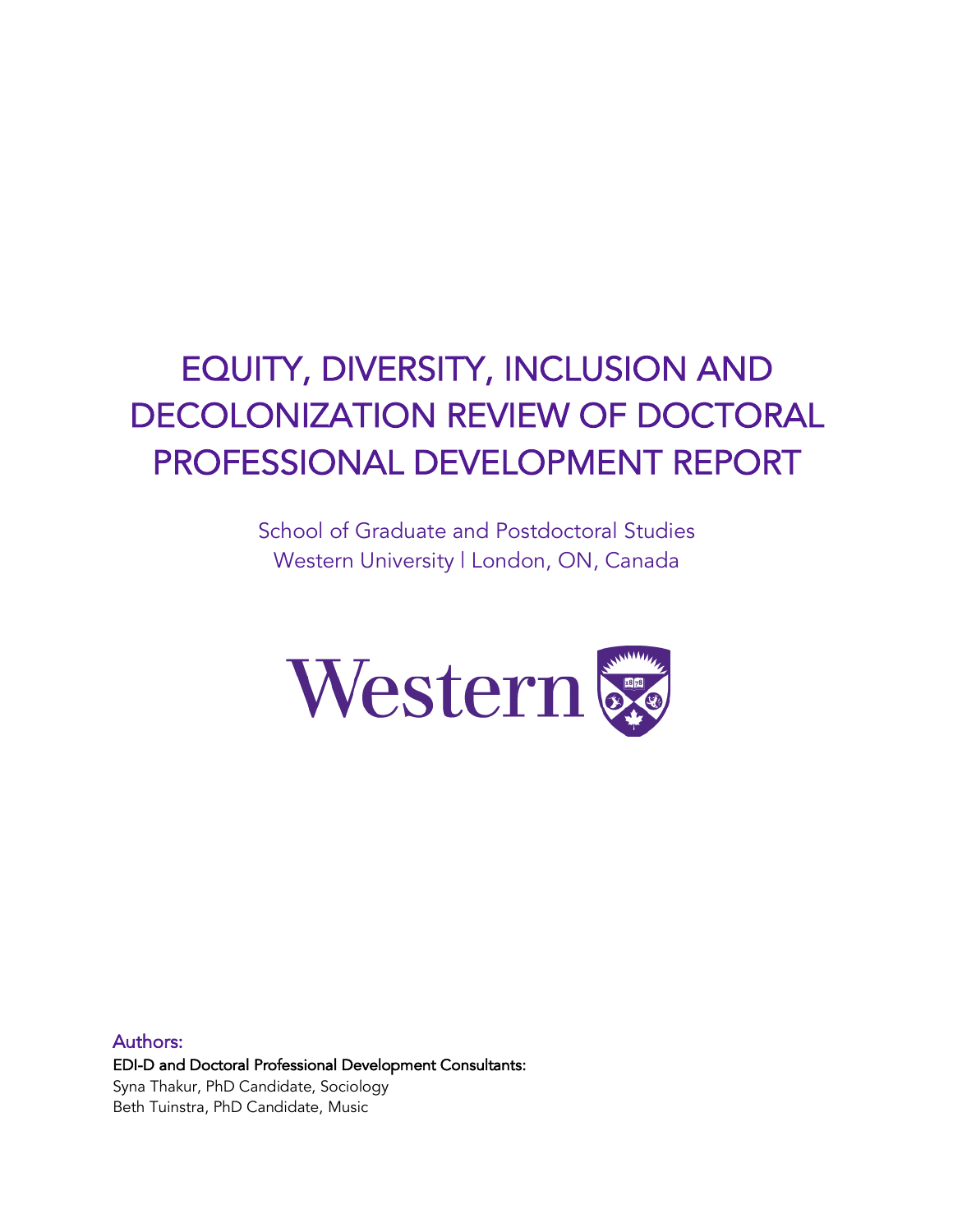## **Own Your Future (OYF) Review Report**

#### **Project Purpose/Rationale**

In recent years, Western University began multiple projects that seek to prioritize Indigenization, decolonization, anti-racism, accessibility, and anti-oppression across its programming and structures. Four years after the launch of the Own Your Future (OYF) Doctoral Professional Development Program, a review was conducted to assess how graduate professional development supports Indigenization and Equity, Diversity, Inclusion, and Decolonization (EDI-D).

This included:

- Evaluating existing programming provided through OYF
- Consulting various stakeholder groups to create recommendations that are based in the needs and experiences of stakeholders
- Reviewing new literature and best practices that align with Indigenization and EDI-D
- Providing recommendations on how programming can be improved with an Indigenization and EDI-D lens, as a final report and presentations

#### **Objective**

Provide recommendations that prioritize Indigenization and decolonization, and the call for the incorporation of Indigenous and EDI-D practices and content into existing and future OYF programming.

## **Outcome Goal**

Create a report for the SGPS project team which summarizes the findings and outlines areas and suggestions for growth and development OYF program with an Indigenization and EDI-D focus.

## **Executed Plan**

Step 1: Initial Review

- 1) Examined existing OYF program for areas of strength and potential areas of improvement
- 2) Conducted a document review of available OYF resources, including guiding documents, past programming, website, sessions, self-assessment form, etc.
- 3) Attended SOGS listening sessions, ad-hoc meetings, and OYF sessions
- Step 2: Consultations
	- 1) Established meetings with key stakeholders to assess needs and programming (Office of Indigenous Initiatives, Centre for Teaching and Learning, SOGS Vice-President Advocacy and commissioners)
		- a) Consulted around student professional development needs
		- b) Assessed how session leaders seek to include EDI-D principles into programming
	- 2) Reviewed existing campus reports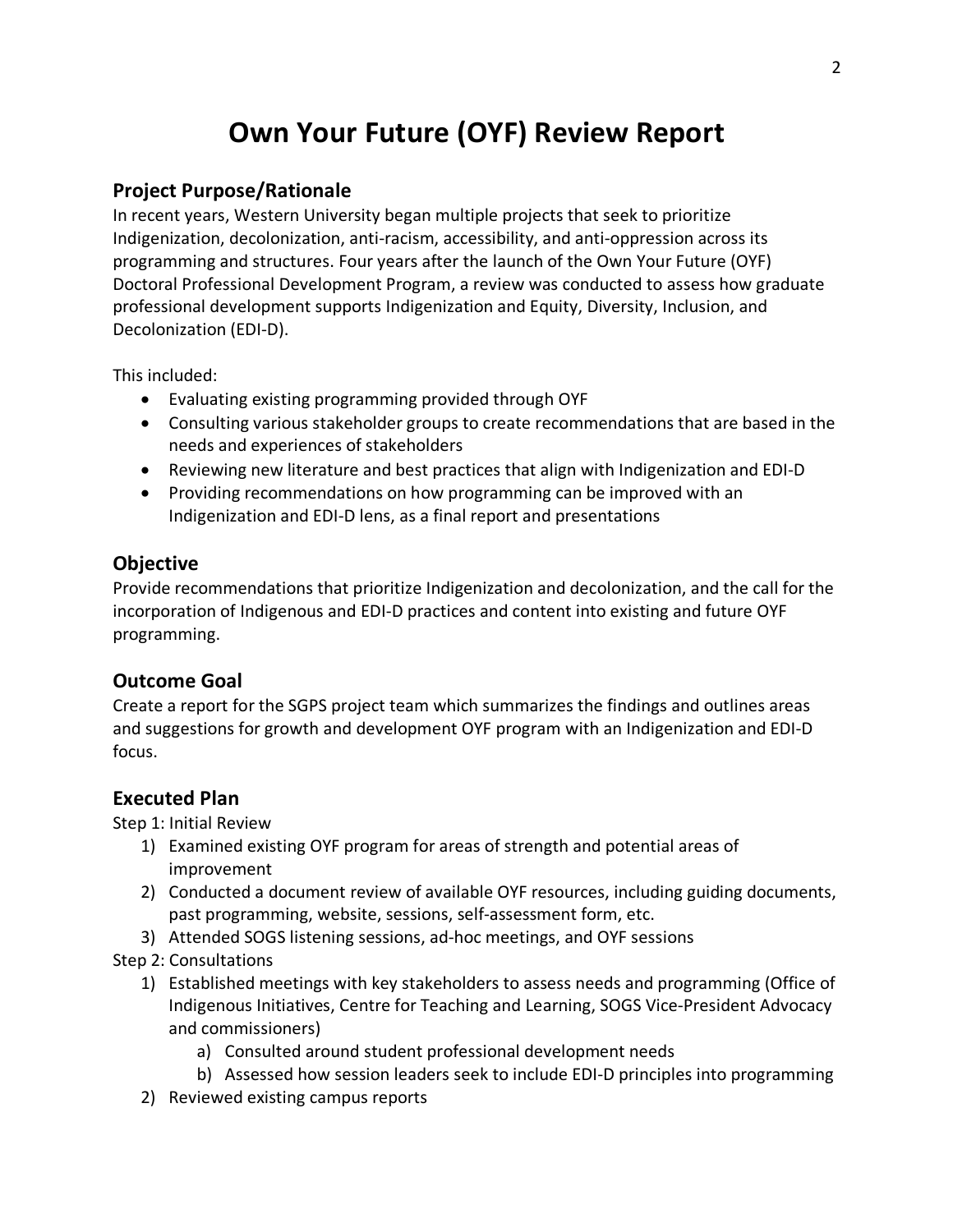- a) Indigenous Strategic Plan (2016): https://indigenous.uwo.ca/initiatives/docs/Indigenous-Strat-Plan---Final.pdf
- b) Indigenous Strategic Plan Progress Report (2020): https://indigenous.uwo.ca/initiatives/docs/strat-plan-progress-report.pdf
- c) President's Anti-Racism Working Group Final Report (2020): https://president.uwo.ca/pdf/arwg-final-report-to-president-shepard-fnl.pdf
- d) Western University Strategic Plan (2021): https://strategicplan.uwo.ca/pdf/Western-Strategic-Report.pdf
- e) ConversAction Anti-Racism Summit Report (2020): https://uwaterloo.ca/renison/sites/ca.renison/files/uploads/files/conversaction\_ report\_aoda.pdf

## Step 3: Research

- 1) Established how an Indigenizing and EDI-D lens can be applied to professionalization (e.g., what does EDI-D mean for OYF competencies)
- 2) Researched recent literature that captures information on professionalization and underrepresented groups (e.g. invisible labour and performing whiteness)
	- a) Established best practices or recommendations from these sources
	- b) Research questions:
		- i) What gaps/needs are identified
		- ii) What skills/competencies are important
		- iii) What assumptions underlie this research
		- iv) What recommendations are provided
- 3) Re-evaluate OYF programming against findings
	- a) How does OYF already support this information
	- b) How can OYF better support this information

Step 4: Report

- 1) Drafted one overarching report with subsections for recommendations: Indigenization and Decolonization, EDI-D, General, and Other Discoveries
- 2) Established recommendations that are actionable and manageable
- 3) Present to key stakeholders

## **Key Stakeholders**

- 1) *Own Your Future* coordinators/session leaders
- 2) Western University School of Graduate and Postdoctoral Studies
- 3) SOGS Commissioners, Ad-hoc committees
- 4) Office of Indigenous Initiatives
- 5) Centre for Teaching & Learning
- 6) President's Anti-Racism Working Group
- 7) Graduate programs
- 8) Graduate associate deans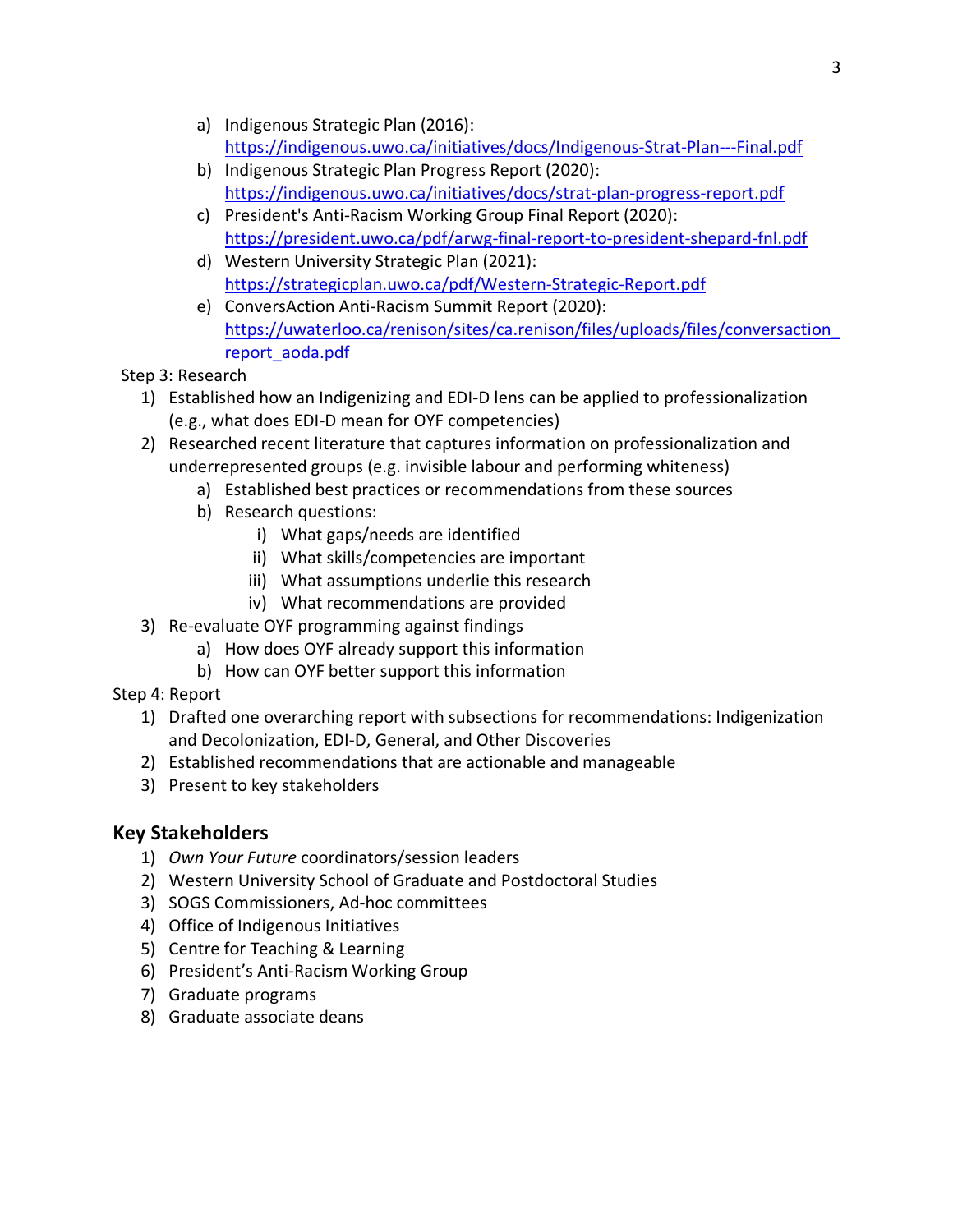## **REPORT**

### **Introduction**

We recognize the delicate, ever-changing nature of work surrounding Indigenization and EDI-D. We situate ourselves as learners in this process, and as such recognize how our experiences influence our values regarding Indigenization and EDI-D.

Within the recommendations included in this report, we recognize several guiding principles that have influenced our recommendations:

- 1) Stronger recognition for that, while these efforts each contribute to a more equitable and inclusive institution, the work of Indigenization and EDI-D each contain their own sets of needs, knowledges, and practices that warrant specific attention and should not be pared down. These efforts can work in partnership, given the intersections and similarities of such work, but grouping these all as "equity work" erases the unique challenges faced by Indigenous people seeking sovereignty of their own traditional lands and ways-of-living, the needs of other equity-deserving groups, and maintains "colonial forms of violence" (ConversAction, p. 13)
- 2) The need to create space that centres the experiences and professional development of Indigenous, Black, racialized, and equity-deserving PhDs without essentializing
	- The need "to create campuses where all voices can be heard equally, and where everyone can be fully themselves with the expectation of safety and belonging" (ConverAction, p. 5)
	- Acknowledge that "barriers to entering post-secondary institutions for Indigenous students begin well before they even reach the point of facing the existing application processes . . . that hostile campus climates and colonized academic curricula are additive in their impacts" (ConversAction, p. 12)
	- Indigenization and EDI-D efforts are at risk of short-term, superficial treatment, and existing policies can compound barriers that Indigenous students experience in the university. Furthermore, "by refusing to display or empower Indigenous scholarship, Indigenous ways of knowing, and Indigenous-led student support services, institutions create distrust about whether they are actually listening and actually willing to make changes, particularly with regards to their public messages around 'Indigenization' or their desire to 'Indigenize the academy.'" (ConversAction, p. 12)
- 3) We also recognise the intersections of identities and the wide net that EDI-D work inherently casts. Indigenization, equity, diversity, inclusivity, and decolonization involve creating accessible, non-heteronormative spaces, and the recognition of the relationship between factors such as citizenship status or financial conditions and professional development and success.
- 4) We seek to dismantle the assumptions made about doctoral students, including their locations, identities, abilities, and needs.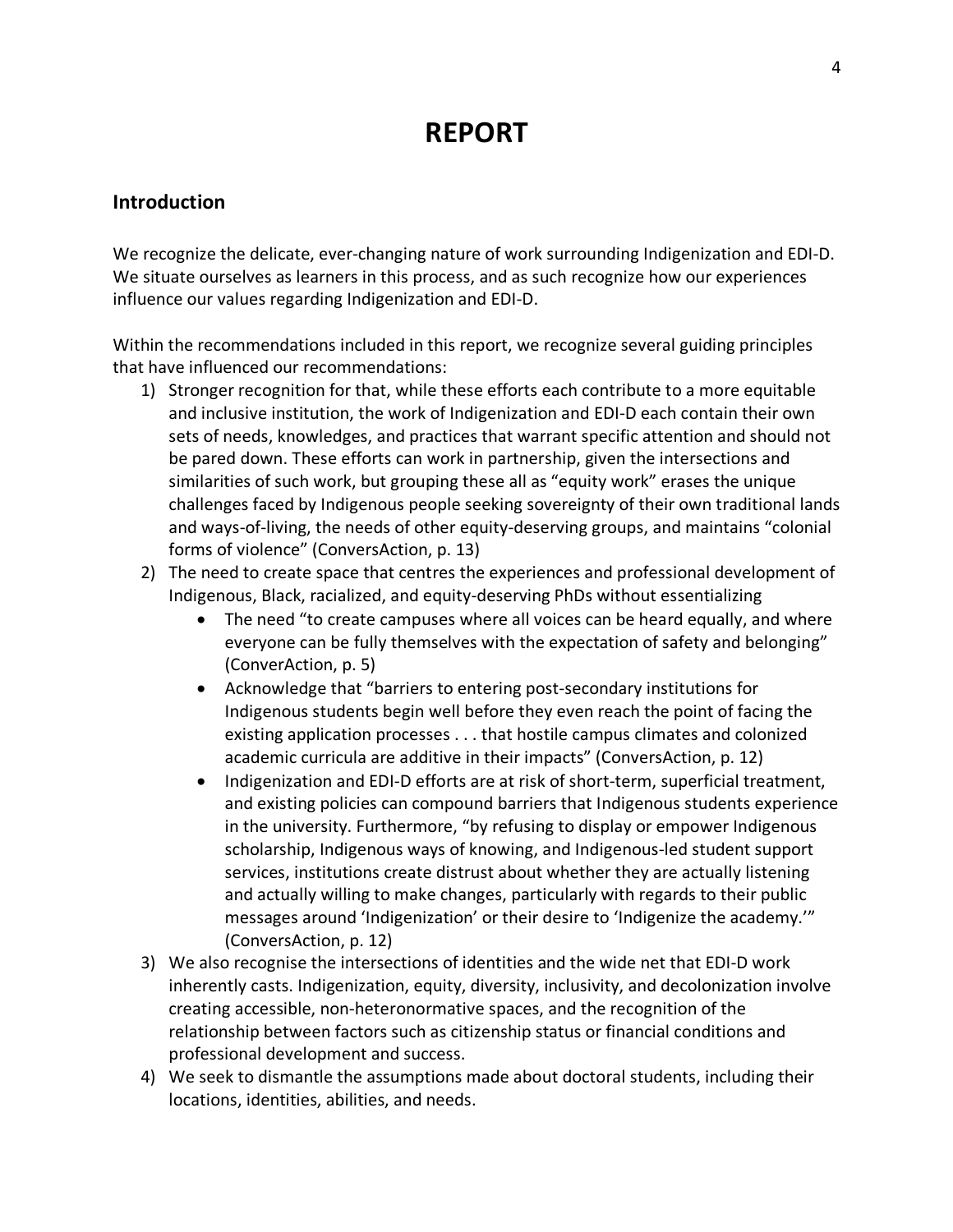## **Indigenization and Decolonization Recommendations**

#### **Introduction**

Historically, educational institutions have been sites of generational trauma for the Indigenous Peoples of Turtle Island; however, due to the resiliency of Indigenous Peoples, increasing numbers are seeking higher education. These Indigenous people enter the academy with experiences, values, and priorities, which frequently differ from their non-Indigenous counterparts. These differing experiences, values, and priorities require differing supports that do not force Indigenous students to conform to Eurocentric, western ideals of success. Additionally, non-Indigenous students require education on the historic and continuing place of Indigenous Peoples within Canada in order to support Indigenous peoples and confront settler privileges.

With the creation of the Western University Indigenous Strategic Plan in 2016, multiple strategic directions were created to support Indigenous students, faculty, and staff while also supporting Indigenization and decolonization across all Western University structures. The strategic directions that guide the Indigenous Strategic Plan (Western University Indigenous Strategic Plan 2016, p. 6; Western University Indigenous Strategic Plan Annual Progress Report Fall 2020, p. 9) are the following:

- 1) Strengthen and build relationships with Indigenous communities
- 2) Nurture an inclusive campus culture that values Indigenous Peoples, perspectives and ways of knowing
- 3) Enhance Indigenous students' experiences
- 4) Achieve excellence in Indigenous research and scholarship
- 5) Excel in Indigenous teaching and learning
- 6) Indigenize Western's institutional practices and spaces
- 7) Become a university of choice for Indigenous students
- 8) Increase representation of Indigenous staff and faculty members

These strategic directions prioritize needs and seek to dismantle embedded assumptions.

In addition, the Progress Report details three continued priorities that OYF can support:

- Dismantle "assumed Euro-western disciplinary constructs and traditions" "in order to create equitable space for Indigenous Peoples, perspectives and ways of knowing to emerge" (p. 25)
- Foster attraction and retention of Indigenous scholars, attending to the "highly competitive academic hiring contexts" they must navigate (p. 25)
- Ease the burden and load on "small number of Indigenous employees and units" (p. 25)

#### **Recommendations**

- **1) Integrate Indigenization and Decolonization as Foundational across the Own Your Future Program**
	- a) Centre the notion that, what is good for Indigenous students is good for all students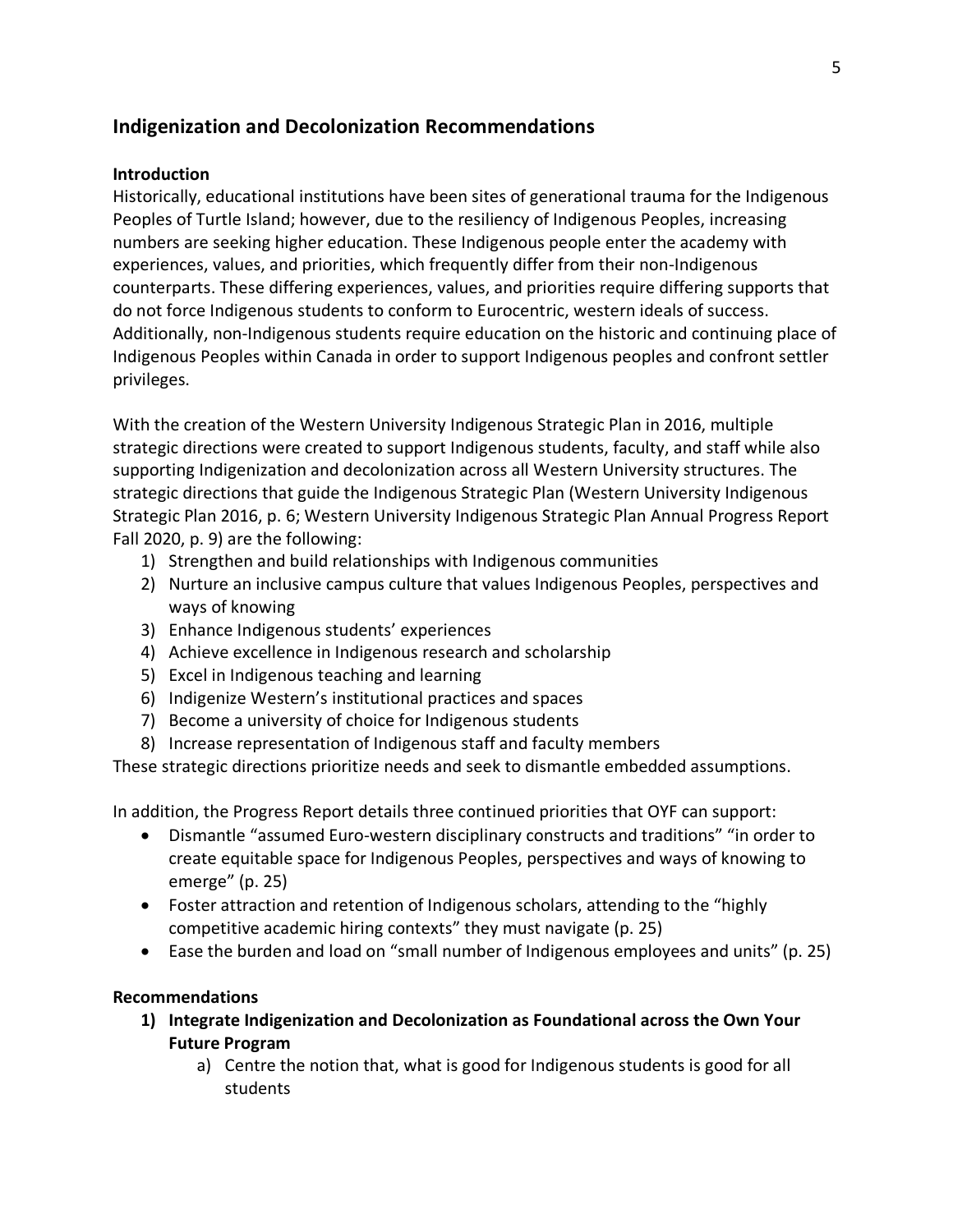- b) Incorporate Indigenous knowledges in every session
	- i) Ensure that Indigenization is a foundational aspect of professional development
		- e.g., How can we apply land acknowledgements to our daily and professional lives?
		- Provide information and training on how to craft land acknowledgements and when to include land acknowledgements
		- Not just land acknowledgements, but provide support for Indigenous students in every session and teaching/supporting all students to support Indigenous people
	- ii) Integrate Indigenous knowledges across all sessions
	- iii) Ensure that Indigenization is not sidelined or marginalized
	- iv) Empower students to reflect on the knowledge that they take for granted or normalize within their professional lives
		- e.g., How do we benefit from colonialism? What does it mean to be an ally? What assumptions do we have about success? What cultural capital is needed for professional success?
		- e.g., What types of knowledges do we include in our research? Which authors are included in our research? Why do we value particular knowledges or sources? What type of participants do we include in research and why did we choose that group?

## **2) Strengthen the Intercultural and Social Fluency Competency Area**

- a) Create varied resources to support Indigenous student professional development
- b) Create resources to support the Indigenization and decolonization processes of non-Indigenous students at multiple levels of complexity
- c) Evaluate the workshop format to consider alternate avenues of an Indigenized and decolonized professional development program
	- i) The desired outcomes of students vary in the attainment of a doctoral degree; therefore, the manner in which support is delivered should vary to better support those desired outcomes held by students
	- ii) Recognize how professional lenses encouraged by universities may maintain Euro-western norms and consider ways to support students in their use of their own cultural lenses
	- iii) Create space and alternative experiences for students to connect with one another to further their processes of Indigenization and decolonization
	- iv) Evaluate the potential usability of integrating open courses from other institutions (e.g., Indigenous Canada – University of Alberta; Reconciliation through Indigenous Education – University of British Columbia)
- **3) Recognize the Differentiation of Needs in the Indigenization and Decolonization Process**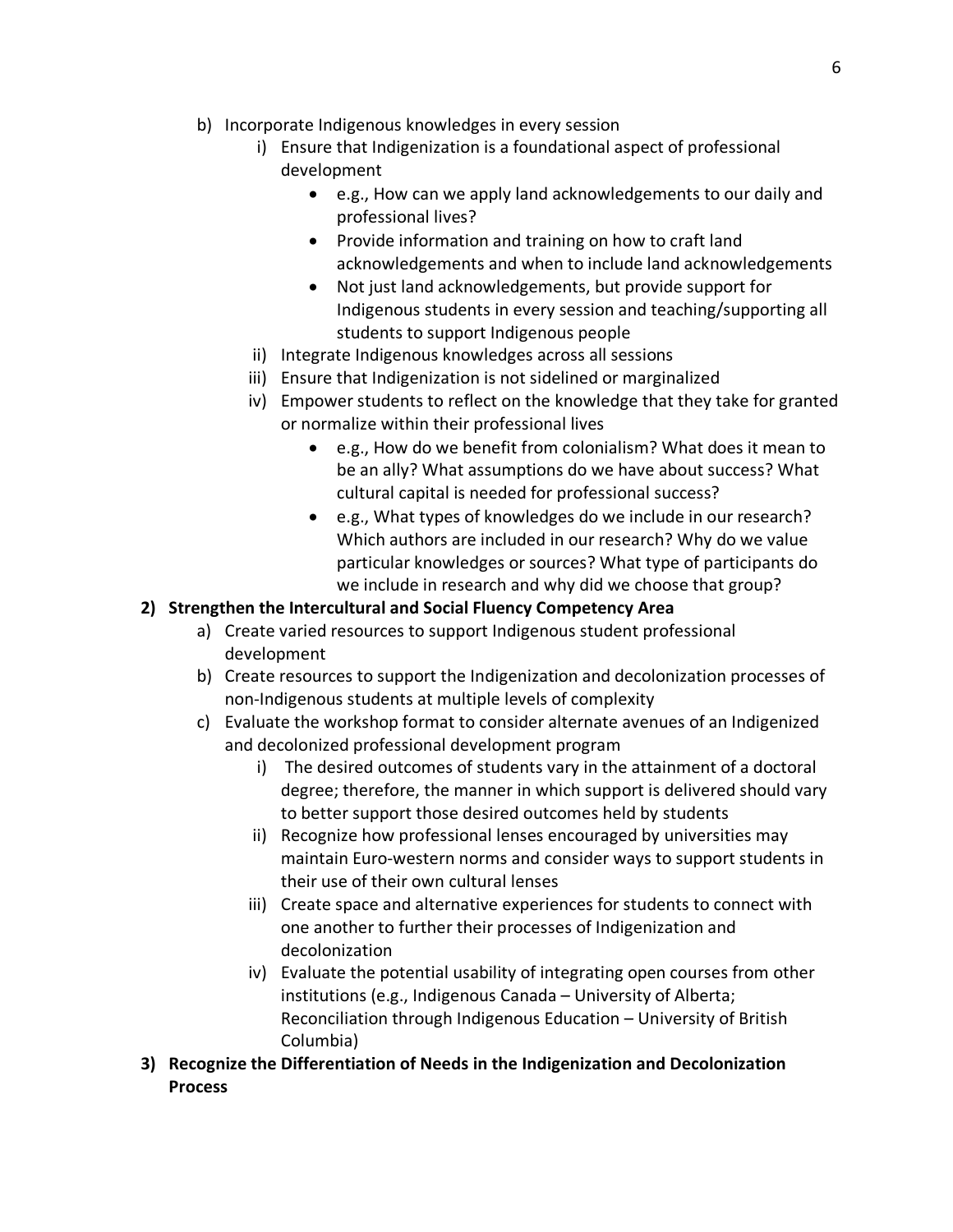- a) Attend to the differing professional development and educational needs of Indigenous students and non-Indigenous students
	- i) Ensure the dignity of Indigenous students is maintained through strength-based or resilience-focused strategies.
	- ii) Consider the danger of overexplaining or retraumatizing Indigenous students through the inclusion of certain topics
	- iii) Balance the need for those same topics to be introduced to non-Indigenous students, so that they can support Indigenous peers in and outside of the university
- b) Embrace the cultural capital that is held by Indigenous students, faculty, and staff
	- i) Prioritize community-based, Indigenous paths to spiritual and emotional wellness, leadership, and success
- c) Acknowledge the emotional and physical labour expended by Indigenous students, faculty, and staff
	- i) "The increased workload of Indigenization is often placed on a small number of Indigenous employees and units with limited time and resources. To achieve true progress, a shared responsibility across the university along with partnerships with Indigenous Initiatives is needed." (Western University Indigenous Strategic Plan Annual Progress Report Fall 2020, p. 25)
	- ii) "Indigenous staff and faculty reported feeling their labour as being undervalued and exploited, due in part to high and sometimes intolerable workloads connected to the increased demands of reconciliation along with the chronic shortage of Indigenous colleagues on campus." (President's Anti-Racism Working Group Final Report, 2020)
	- iii) Support both the students that attend the sessions and the knowledgekeepers that lead the sessions
- d) Shift conceptions of leadership
	- i) Acknowledge that dominant leadership norms have embedded cultural assumptions that promote individualism, and may not align with Indigenous approaches based on accountability and collectivism
	- ii) Prioritize Indigenous teachings of leadership, such as through the inclusion of Elders as session leaders

## **4) Center the Needs of Students as Determined by the Students**

- a) Embrace the personal voice and agency of students in the professional development process
- b) Provide space for Indigenous students to engage in reclamation, should they choose to do so
	- i) Provide space for students to direct and operationalize this
	- ii) "Work together as a collective community to build partnerships that increase Indigenous voices and agency, and promoting the reclamation of Indigenous peoples' personal and professional decision-making capacities." (Western University Indigenous Strategic Plan 2016, p 5)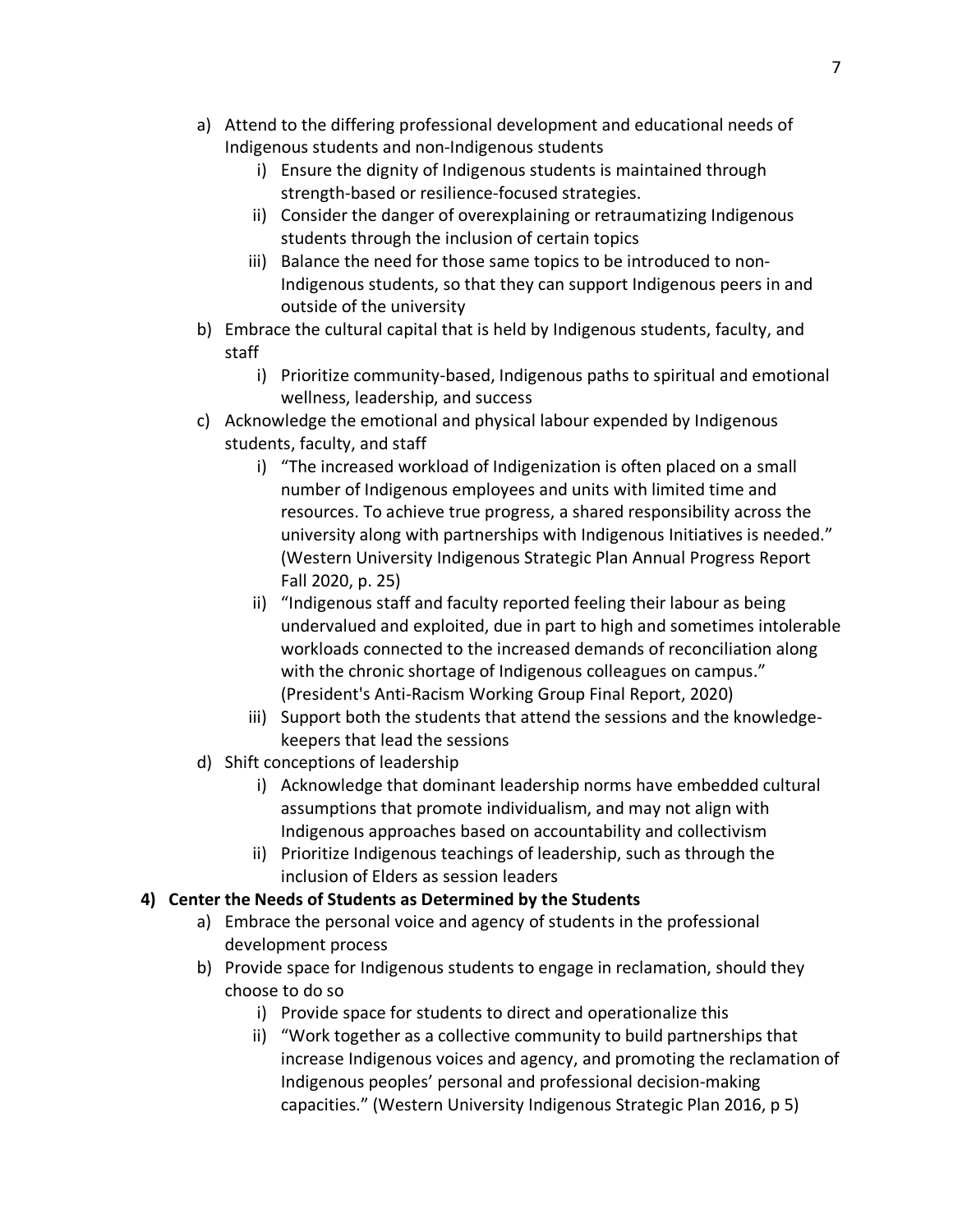- c) Consult with students to understand how best to support the professional development of those same students
	- i) Acknowledge that students know the areas in which they need more information
- **5) Allocate Dedicated, Ongoing Resources to Support the Indigenization and Decolonization of the Own Your Future Program**
	- a) Run workshops centered on Indigenization and Decolonization, even if only one person is registered for that workshop
	- b) Allocate funds to have Indigenous knowledge-keepers and Elders direct professional development experiences for Indigenization and decolonization
		- i) Allow flexibility in what knowledge-keepers and Elders would like to share within these professional development experiences
	- c) Seek ongoing advisement from Indigenous knowledge-keepers, Elders, staff, faculty, and students for ways to improve the professional development of all students
		- i) Provide financial renumeration for those advising this process
	- d) Acknowledge the Indigenous teaching that learning takes time, and that time is our most important resource
		- i) Examine how to provide extra time through more or alternate sessions for those sessions which need more time for the participants

## **Recommendations for Partnerships**

- **1)** The Office of Indigenous Initiatives
	- a) The Office of Indigenous Initiatives is establishing a four-year project to create Learning Bundles – the first seven will be created by Spring 2022
		- i) The bundles will have graduate and undergraduate components and are open to the university
		- ii) Each bundle will consist of a three-hour lecture with components (e.g., Lecture followed by knowledge-keeper speaker)
		- iii) The research bundle will focus on ceremony
		- iv) Program should overlap with aims of OYF, and there may be room for incorporating these modules into the program
- **2)** SAGE (Supporting Aboriginal Student Enhancement)
- **3)** Head and Heart Indigenous Research Fellowship Program
- **4)** Indigenous Post-secondary Education Council
- **5)** Indigenous Faculty Advisory Council
- **6)** Local Elders

## **Recommended Resources**

- **1.** The Path by Nvision: https://www.indigenous.uwo.ca/initiatives/learning/the\_path\_by\_nvision.html
- **2.** Guide for Working with Indigenous Students: https://teaching.uwo.ca/teaching/indigenousguide.html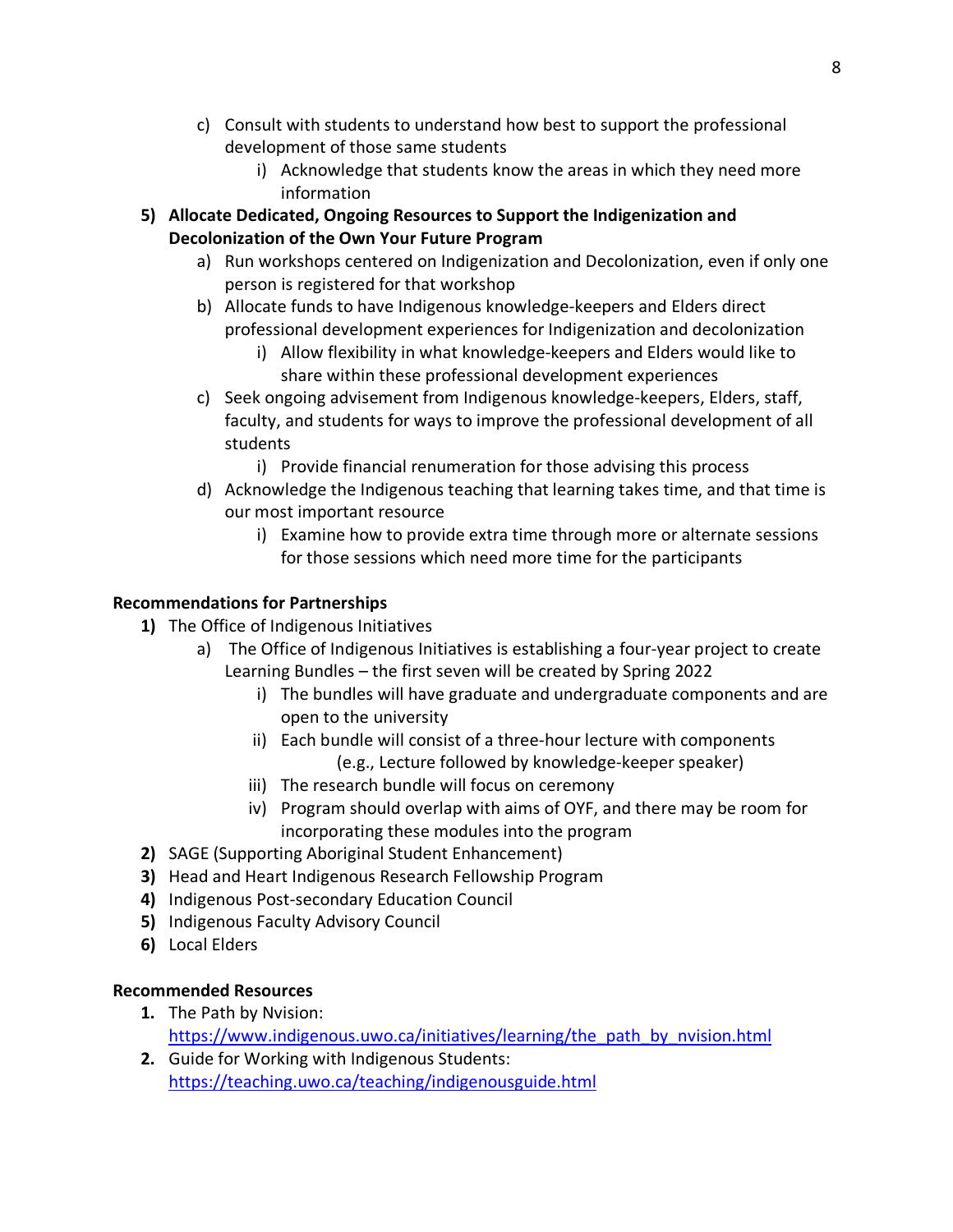- **3.** What I wish my professors knew about me...: https://www.youtube.com/watch?v=g8h1cODvA9g
- **4.** Empowering Indigenous students and advancing reconciliation: https://www.univcan.ca/media-room/publications/empowering-indigenous-studentsand-advancing-reconciliation/
- **5.** 100 ways to Indigenize and decolonize academic programs and courses (Shauneen Pete, University of Regina): https://www.coastmountaincollege.ca/docs/defaultsource/about/colt/indigenization/indigenize\_curriculum.pdf
- Alejandro, A.J., Fong, C.J., & De La Rosa, Y.M. (2020). Indigenous Graduate and Professional Students Decolonizing, Reconciling, and Indigenizing Belongingness in Higher Education. *Journal of College Student Development 61*(6), 679-696.
- Cote-Meek, S., & Moeke-Pickering, T. (2020). *Decolonizing and Indigenizing education in Canada.* Canadian Scholars.
- Kearns, L.-L., Tompkins, J. & Lunney Borden, L. (2018). Transforming graduate studies through decolonization: Sharing the learning journey of a specialized cohort. *McGill Journal of Education / Revue des sciences de l'éducation de McGill, 53*(2). https://doi.org/10.7202/1058396ar
- Smith, L. T. (2012). *Decolonizing methodologies: Research and Indigenous peoples* (2nd Ed.). Zed Books.
- Tuck, E., & Yang, K. W. (2012). Decolonization is not a metaphor. *Decolonization: Indigeneity, Education, & Society, 1*(1), 1–40.
- Wilson, S. (2008). *Research is ceremony: Indigenous research methods.* Fernwood Publishing

## **Equity, Diversity, Inclusion, and Decolonization Recommendations**

#### **Introduction**

This document relies on definitions provided by the Congress Advisory Committee on EDI-D to the Federation for the Humanities and Social Sciences (Smith et al., 2021). Accordingly, an equitable, diverse, inclusive, and decolonized OYF program is possible when all doctoral students can easily participate, feel safe to be their authentic self on campus, and feel a sense of belonging. It requires actively dismantling institutional and social practices that maintain the legacies of colonialism, racism, the privileging of whiteness, western normative thinking, and heteronormativity. Instead, it fosters agency and well-being by validating and valuing the range of identities, locations, and the wide variety of needs that doctoral students arrive with. It also helps counter barriers to success by confronting what success looks like and expanding the paths to success to acknowledge these identities, locations, and needs.

This document operationalizes "equity-deserving groups" as including, but not limited to persons who are Black, racialized, 2SLGBTQ+, persons with disabilities or physically- and neurologically- divergent needs, women, adult learners, persons from low-income families and neighbourhoods, first-generation post-secondary students, or persons who do not hold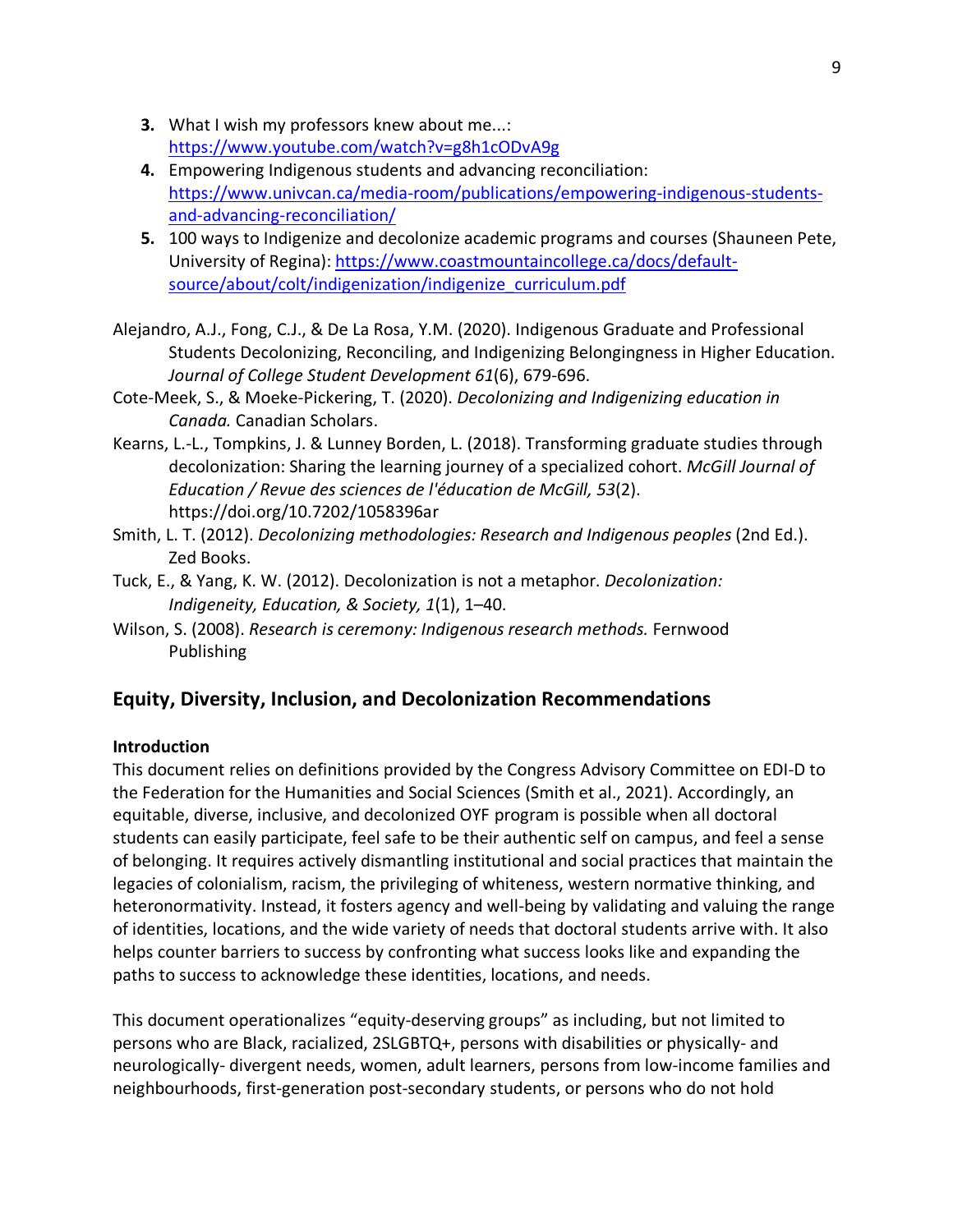Canadian citizenship. This document acknowledges the multi-layered, compounding, and inseparable nature of these locations. Although white, male-centred, heteronormative, Eurocentric constructs have long been the status quo within academia, these constructs exclude far more people than they include – and therefore fail all people.

This document also builds on two critical anti-racism pathways identified in The President's Anti-Racism Working Group Final Report (2020). First, to "formally acknowledge and address the anger, frustration, confusion, disappointment and sadness... due to... experiences of racism in our campus community" (p. 9). Secondly, to incorporate principles of equity, diversity, and inclusion as a campus-wide practice. Through an external evaluation of Canadian universities and an internal campus evaluation, the Final Report also offers several recommendations that the Own Your Future program can support. This includes "structural work to implement EDI"; enabling financial, human, and material resources that enable institutional change; the recruitment, retention, and success of equity-deserving groups; ensuring greater representation at multiple levels; supporting and expanding opportunities for racialized people to pursue leadership; and bolstering limited and optional EDI-D training on campus (p. 17).

#### **Recommendations**

- **1) Address Power Dynamics That Create and Maintain Inequalities among Equity-Deserving Graduate Students**
	- a) Acknowledge the financial barriers and time constraints to professional development
		- i) Provide financial compensation for session leaders
		- ii) Incentivize OYF program, following other university programming that offers a certification process for different areas of EDI-D work
			- e.g., Similar to the Teaching Assistant program through CTL
		- iii) Address the invisible labour of EDI-D efforts in which equity-deserving graduate students often engage or are expected to engage outside of traditional student work
	- b) Evaluate areas of inaccessibility that exist in current structures and maintain power imbalances
	- c) Foster agency or self-advocacy
		- i) Incorporate specific guidance on navigating power imbalances between supervisor/mentorship relationships
		- ii) Counter the assumption that students arrived with fully formed agency and can identify all of their needs and how to meet these, how to manage their professional and personal lives, or how to reach out for support
		- iii) Empower students to establish boundaries, seek credit for work they've done, and navigate intellectual data ownership practices
	- d) Support new paths toward success, outside the traditional markers of teaching, publications, service work, etc.
- **2) Create Additional Avenues of Mentorship to Support Graduate Students While Also Providing Additional Leadership Opportunities**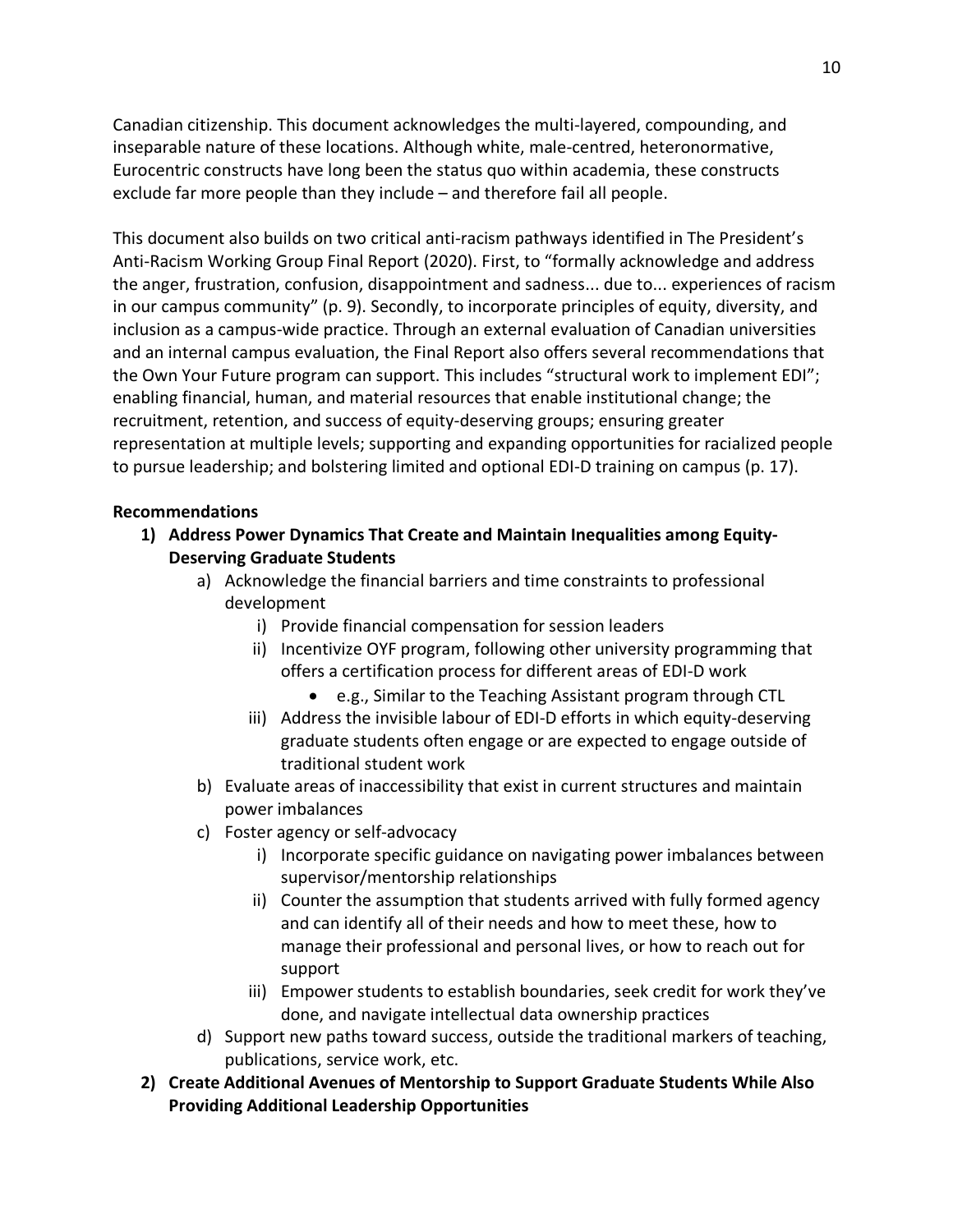- a) Shift how we deliver education, the information that is provided, and the assumptions we make about professionalisation, and the cultural capital needed to be seen as professional
- b) Expand and incorporate modes of authentic mentorship and leadership
	- i) Prioritize non-Eurocentric/non-Western conceptions of leadership, while still recognising that students need western leadership qualities to succeed
	- ii) Provide mentorship to equity-deserving groups
	- iii) Prepare all PhDs to become leaders who can advocate for themselves and can provide mentorship to foster agency in others
	- iv) Provide mentorship on the realities of how expected work-life balance may differ to actual experiences of being in the workforce
- c) Counter assumptions that may exist about what an ideal graduate student is, such as obedient, always productive, in a state of neediness for more work, or independently proactive
- d) Bring in experts to talk about the realities of mentorship and leadership
	- i) Offer formal and informal sessions where speakers can generate discussion or speak about the invisible labour involved in academia, etc.
- **3) Decenter Western Ideas of Professionalism That Require Students to Set Aside Traditional Ways-of-Being and Ways-of-Knowing, in Order to Adopt Eurocentric Values**
	- a) Encourage students to think using their own traditional and cultural lenses
		- i) Acknowledge that individualist vs. collectivist social norms shape student expectations
		- ii) Acknowledge that students carry cultural capital(s) which are needed for achieving success according to their own expectations, but that may be disrupted by people in power-over positions
			- e.g., Students are expected to write, speak, publish, present in Euro-western ways and may experience language-specific imposter syndrome
			- e.g., Racialized and International students may feel compelled to hide their authentic whole self in classroom settings to appear more like an ideal graduate student, or posture by adopting mannerisms and speech to feel more understood, validated, or appear neutral or objective"
	- b) Foster critical voice so that students can reevaluate norms, expectations, or "things that go without saying" within a discipline
		- i) e.g., Turn degree outcomes on their heads; learning to challenge and disrupt their disciplinary discourse; empowering students to ask questions about the ideas, content, or discourses that are taken for granted within their field of study
	- c) Acknowledge how cultural diversity impacts multiple tiers of engagement by graduate students in the academy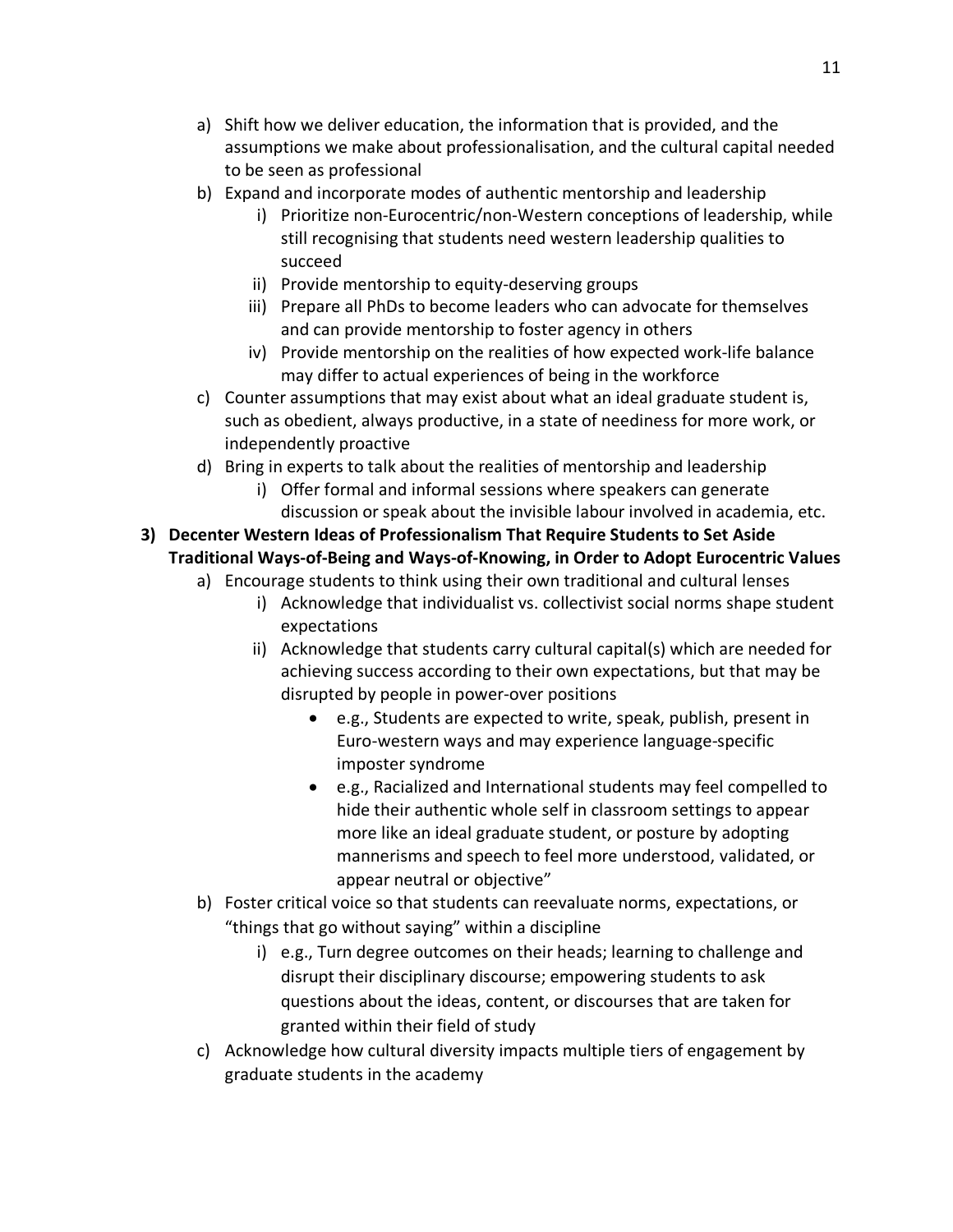- i) e.g., How differing understandings of humility or respect for Indigenous and non-Indigenous community Elders might impact the encounters students have in the academy such as defending their work
- d) Provide more targeted support for equity-deserving students as they search for careers (resume, CV, portfolio) and set these students up for success as they enter their respective desired careers

#### **4) Center the Needs of Students as Determined by the Students**

- a) Embrace the personal voice and agency of students in the professional development process
- b) Consult with students to understand how best to support the professional development of those same students
	- i) Acknowledging that students know the areas in which they need more information
- **5) Integrate EDI-D in a More Comprehensive Manner during Session Planning**
	- a) Evaluate ways that EDI-D is and can be incorporated in every session, including but not limited to the following questions
		- i) How am I incorporating equity?
			- What power imbalances contribute to graduate student success? What barriers to success am I facilitating by what I talk about, how I talk about it, and I exclude? How am I empowering students? Can we discuss any structural and social processes that maintain a status quo in the university?
		- ii) How am I incorporating diversity?
			- Whose perspectives am I presenting? Am I allowing diverse voices to expand/explain the content? Am I creating space for all students to speak and formulate content in every session?
		- iii) How am I incorporating inclusivity?
			- What barriers might attendees experience during this session or related to the topic at hand? How can I ensure that attendees are able to fully participate in this session? Does the content reflect the needs of multiple equity-deserving groups?
		- iv) How am I incorporating decolonization (the reclamation of Indigenous land and life, Tuck & Yang, 2012)?
			- How do I talk about the land? What structures of colonization am I maintaining in what I talk about and the way that I talk about it? How am I including Indigenous Peoples, students, voices? Am I reinforcing or countering assumptions about academia, success, and professionalization that are rooted in western colonial systems?
- 6) **Ensure Accessibility and Inclusivity Are Core to Every Professional Development Session**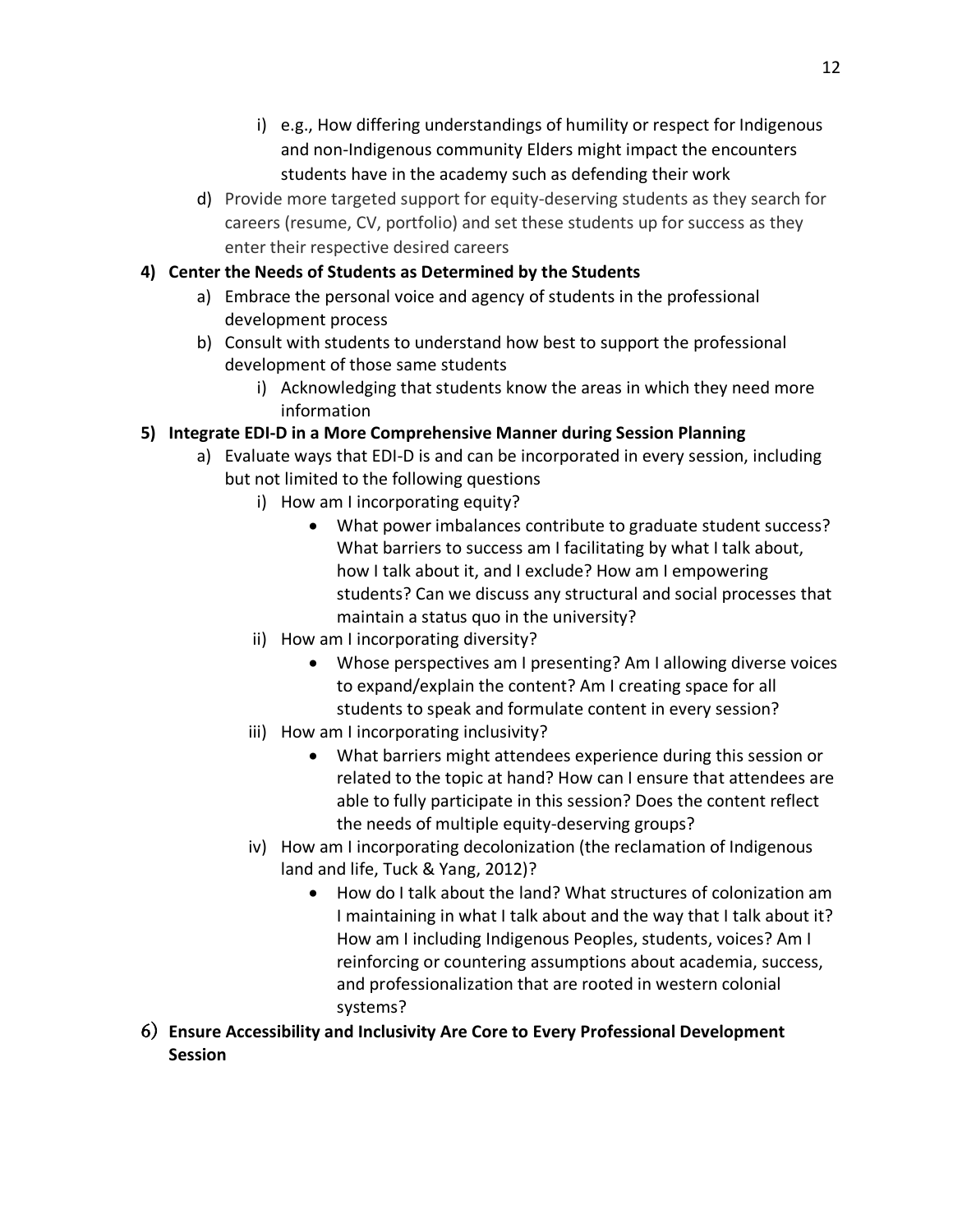- a) Provide a range of learning platforms or modes (see USC Accessibility Committee's Western Accessibility Handbook for Undergraduate students, 2021 edition)
	- i) Maintain virtual learning options post-pandemic
	- ii) Require synchronous and asynchronous formats so that students can work at their own pace and come back to these resources, as needed
	- iii) Record and post all sessions online
	- iv) Encourage multiple forms of providing information, such as videos, descriptive videos, and podcasts
- b) Implement protocols that foster inclusive participation in sessions
	- i) Provide working microphones to instructors
	- ii) Send out session resources or materials before and after meetings, as links may not be accessible via online platforms
	- iii) Ask attendees to remain on mute when not speaking, state their names before speaking, and indicate when they have completed voicing their thoughts. This ensures that people "who cannot interpret visual cues" know who speakers are, when they have completed, and are better included in the conversation (SOGS stakeholder)
	- iv) Enable live transcription and chat functions. This includes allowing attendees to chat with each other and asking attendees to avoid long text blocks in public chat. This is because "screen-reader[s] will read this out loud over top of the individual speaking, making it difficult to discern who is saying what" (SOGS stakeholder)
	- v) Ask attendees to include their pronouns, which indicates how they would like to be addressed and fosters recognition that identities will be validated
- c) Prioritize wellness
	- i) Mandate screen and stretching break times for virtual sessions

#### **Recommendations for Partnerships**

- **1)** Western Student Experience
- **2)** University networks such as The Centre for Research on Health Equity and Social Inclusion (CRHESI), Migration and Ethnic Relations
- **3)** Grad Life
- **4)** EDI Action Network: https://equity.ubc.ca/get-involved/edi-action-network/

#### **Recommended Resources**

- Ahmed, S. (2012). *On being included [electronic resource]: Racism and diversity in institutional life*. Duke University Press. https://doi.org/10.1515/9780822395324
- Henry, F., James, C. E., Li, P. S., Kobayashi, A., Smith, M. S., Ramos, H., & Enakshi, D. (2017). *The equity myth: Racialization and Indigeneity at Canadian universities*. UBC Press.
- Jack-Davies, A. (2018, April 30). *Navigating racism: Black graduate students need support*. The Conversation. https://theconversation.com/navigating-racism-black-graduate-studentsneed-support-92550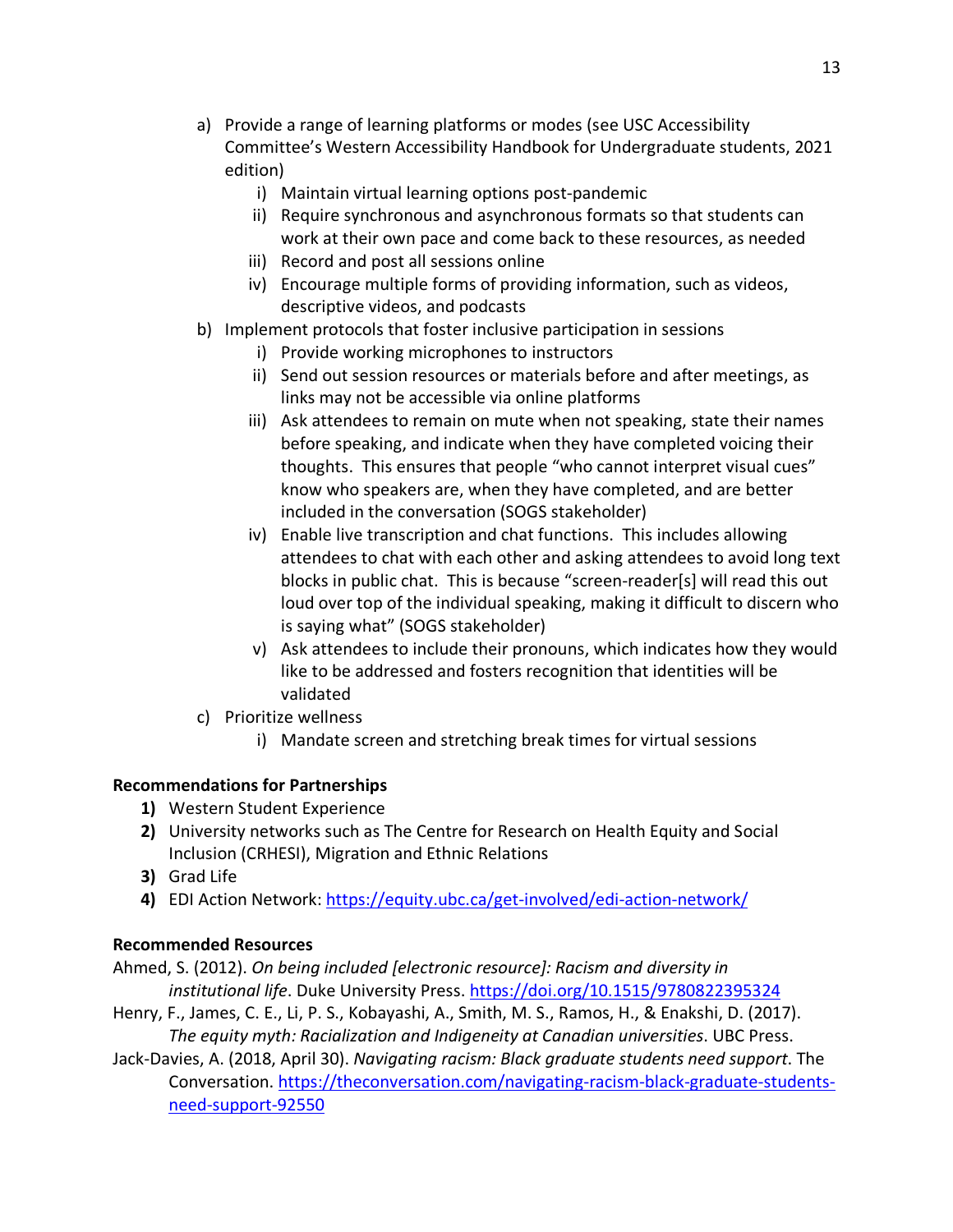- *Knowledge Mobilization: LGBTQ2S+ Inclusion on Campuses*. (n.d.). Thriving on Campus; Wilfrid Laurier University. https://lgbtq2sthrivingoncampus.ca/en\_ca/lgbtq2s-inclusion-ofcampuses-webinar/
- Martinez-Cola, M. (2020). Collectors, Nightlights, and Allies, Oh My: White Mentors in the Academy. *Understanding and Dismantling Privilege*, *10*(1). https://www.wpcjournal.com/article/view/20275/13512
- Mukherjee Reed, A. (2021, May 24). *The Emotional Tax of Deficit Thinking [Series: This is What Racism Looks Like]*. Stanford Social Innovation Review; Stanford University. https://ssir.org/articles/entry/the\_emotional\_tax\_of\_deficit\_thinking
- Razack, S. (1998). *Looking white people in the eye: Gender, race, and culture in courtrooms and classrooms.* University of Toronto Press.
- Thurber, A., & Bandy, J. (2018). Creating Accessible Learning Environments. Vanderbilt University Center for Teaching. Retrieved from http://cft.vanderbilt.edu/guides-subpages/creating-accessible-learning-environments/

## **General Recommendations for the Own Your Future Program**

## **1) Examine the Competency Areas**

- a) Incorporate Indigenization and decolonization throughout every session and every competency area
	- i) Avoid integrating Indigenization and decolonization in a marginalized manner (it will be important to not just mention Indigenization and decolonization, but to meaningfully discuss how this impacts every topic area and how it directly impacts graduate students
- b) Establish a Research competency
	- i) Include community Elders to teach about cultural humility, and ways in which to conduct ethical research
	- ii) Foster discussion around better research practices to encourage reflexive thinking
		- e.g., Unpack our responsibility as researchers beyond research for the sake of publishing; moral use of participant stories/data; what do we do with our knowledge, how is knowledge decontextualised; what are the impacts and benefits on communities not returning to that community/incorporating their voice, preparing to produce work that fosters social change
	- iii) Offer discipline-specific guidance, advanced research design, or transitioning research practices/project management skills outside of academic contexts
	- iv) Encourage ethical research practices, such as not overlooking topics when there are few obvious "objective"/quantitative ways to examine
- c) Reframe the Thriving competency to have a stronger direct focus on Mental Health and Well-being
	- i) Incorporate practical guidance on general motivation, navigating selfdirected work, and reaffirming intrinsic value of students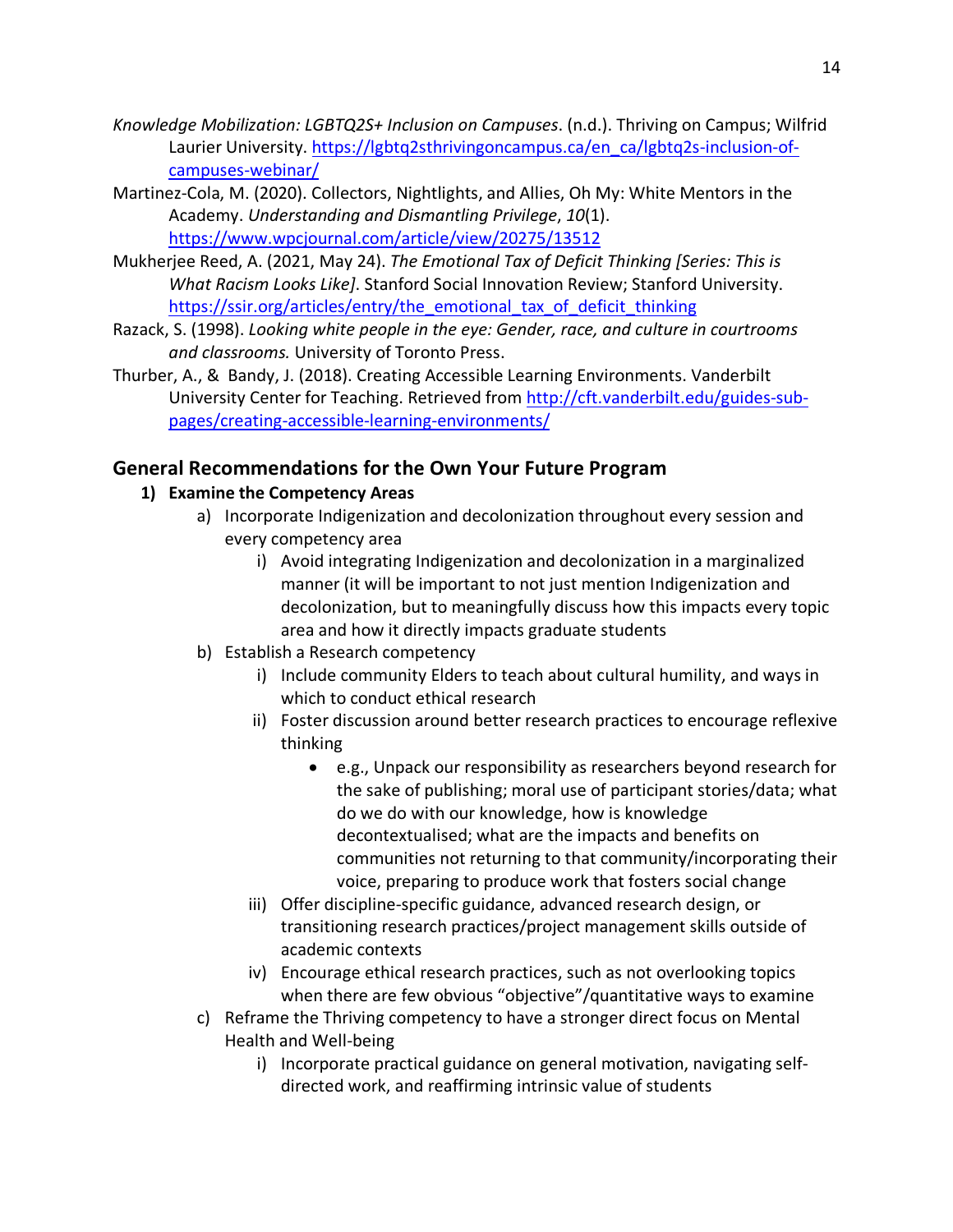- ii) Provide additional support for students who may be dealing with "imposter syndrome" and fostering confidence
- iii) Acknowledge that students do not arrive with the same level of discipline and that some students are not intrinsically motivated
- iv) Acknowledge that international students want to feel at home at the university but do not always know what that can look like or what they might need
- v) Foster community-building, opportunities for networking within OYF
- d) Reevaluate the Intercultural and Social Fluency pillar to have stronger focus on EDI-D, or even renaming this pillar to EDI-D
- e) Examine the Career Engagement pillar
	- i) Provide additional or differentiated resume/CV support and general support for people who are entering graduate studies after being out of academia for longer periods of time, or for the students who are not entering graduate studies directly from undergraduate studies
	- ii) Counter the assumption that students want to stay in academia, or that this is the best fit for everyone
	- iii) Offer more workshops for students leaving academia
		- E.g., how to exit and enter non-academic settings, skills needed for success, navigating workplace expectations, how to network outside of academia, where to search for jobs

#### **2) Evaluate the Power Skills Intake Form and Rework the Included Questions**

- a) Evaluate the Intercultural and Social Fluency section of questions on the OYF self-assessment form
	- i) Create more specific questions that pertain to EDI-D
	- ii) Create more specific questions that pertain to EDI-D for each pillar
		- e.g., ability to incorporate Indigeneity into leadership/communication styles)
	- iii) Examine why each question is included in the OYF self-assessment form, and how those questions can support the students who participate in the OYF program

## **3) Evaluate the OYF Website, Calendar, and Enrolment Systems**

- a) Examine the program access points to make information more accessible considering the following concerns:
	- i) Find information is not intuitive; it is difficult to find information unless you know for what you are searching
	- ii) There is little detail provided for the sessions provided for some competency areas, including the Intercultural & Social Fluency pillar
	- iii) There are too many steps of links to get one page of information to the information that is needed that is hosted on another page
	- iv) It is unclear where to go or understand when information is linked
	- v) It is unclear when the workshops will be held or were held
	- vi) It is difficult to find video links
	- vii) The processes for signing up for sessions is unclear and overwhelming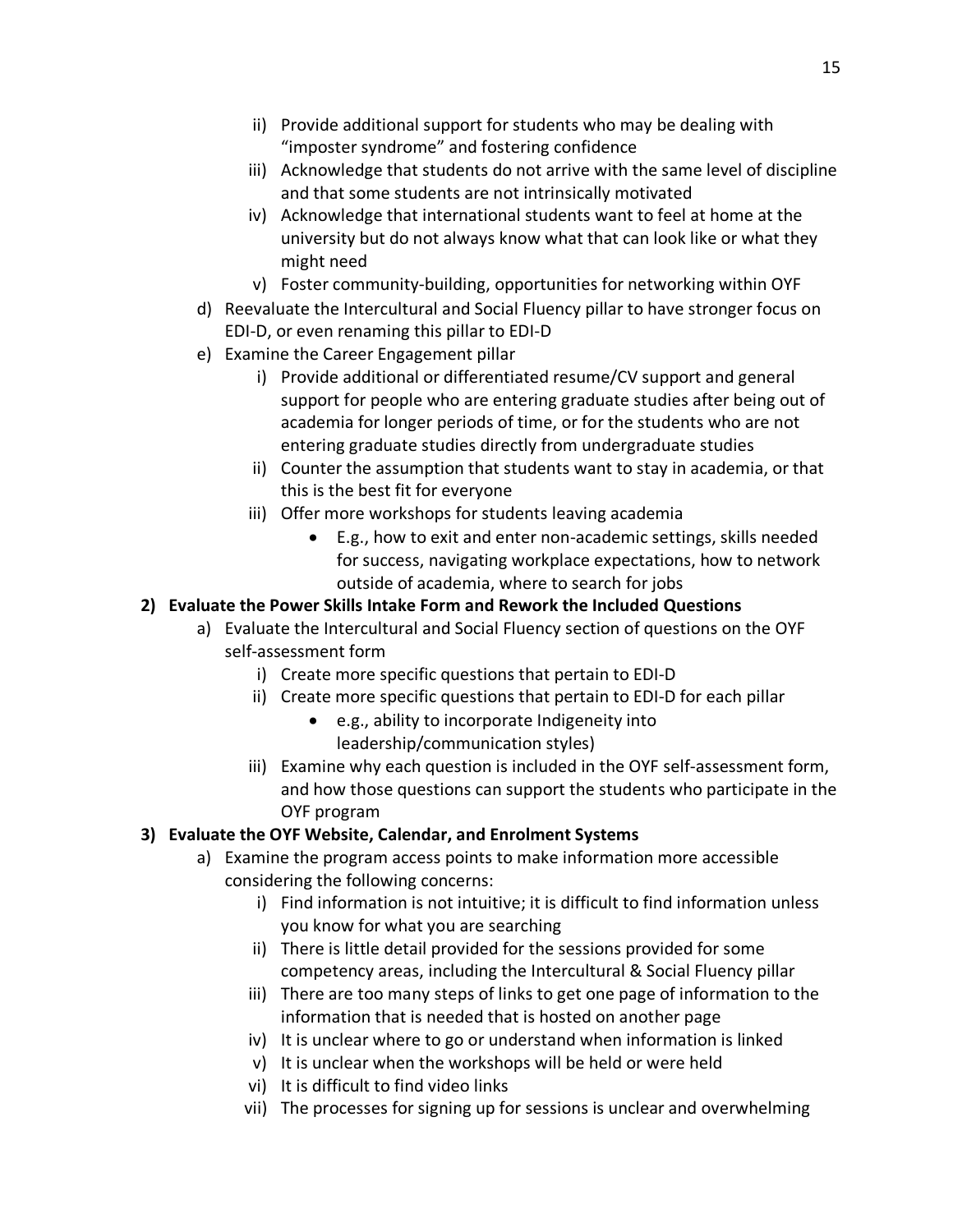- viii) Students are unaware of the competencies that are covered by OYF
- ix) It is difficult to understand how the program works

## **4) Create Levels of Competency Complexities**

- a) Offer various levels of sessions and more specificity in the offered sessions, to create programming that meets the needs of individuals with beginner, intermediate, and advanced understandings
- **5) Evaluate Session Formatting to Support Diverse Participants and Learning Strategies**
	- a) Include diverse session structures and lengths to better support participants
		- i) Expand beyond the currently used "sage on stage" workshop structure to foster open-ended dialogue
		- ii) Incorporate talking sessions, talking circles, providing space for students to support each other, informal learning sessions, and other non-formal learning/support activities
		- iii) Include multi-part topic series
- **6) Diversify Session Leaders and Included Knowledges**
- **7) Review All Graduate Faculties That Have Professional Development or EDI-D Initiatives to Understand How OYF Can Partner with or Support These Faculties**
	- a) Create a pilot partnership between OYF and a few faculties or departments for professional development specific to the needs of those faculties or departments
		- i) Formulate more directed programming that supports specific learning outcomes or competencies
- **8) Re-iterate the Roll-Out and Advertisement of the OYF Program**
	- a) Create more recruitment opportunities for OYF throughout the year, to address feeling overwhelmed with new information at start of term
		- i) Reach out to students throughout the year via various departments, emails, OYF information sessions
		- ii) Target upper-year PhD students/candidates in order to support students at various points of their program
	- b) Provide targeted professional development recruitment and support for equitydeserving groups, as some students are experiencing compounded effects of settlement and adapting to graduate life

## **Other Discoveries During the Consultation Process**

Our meetings with stakeholders and research of existing literature unveiled a need for additional changes or supports that can support EDI-D efforts across the university, which are not specific to the Own Your Future program

## **1) Create a Visible, Accessible Guide and Library of EDI-D Resources**

- a) Improve clarity of university actions to address structural racism by compiling campus EDI-D initiatives and resources in a central virtual location
	- i) e.g., key literature such as TRC documents; OII resources, The Path modules, OYF and CTL programming
	- ii) e.g., policy updates, funding opportunities, training opportunities, events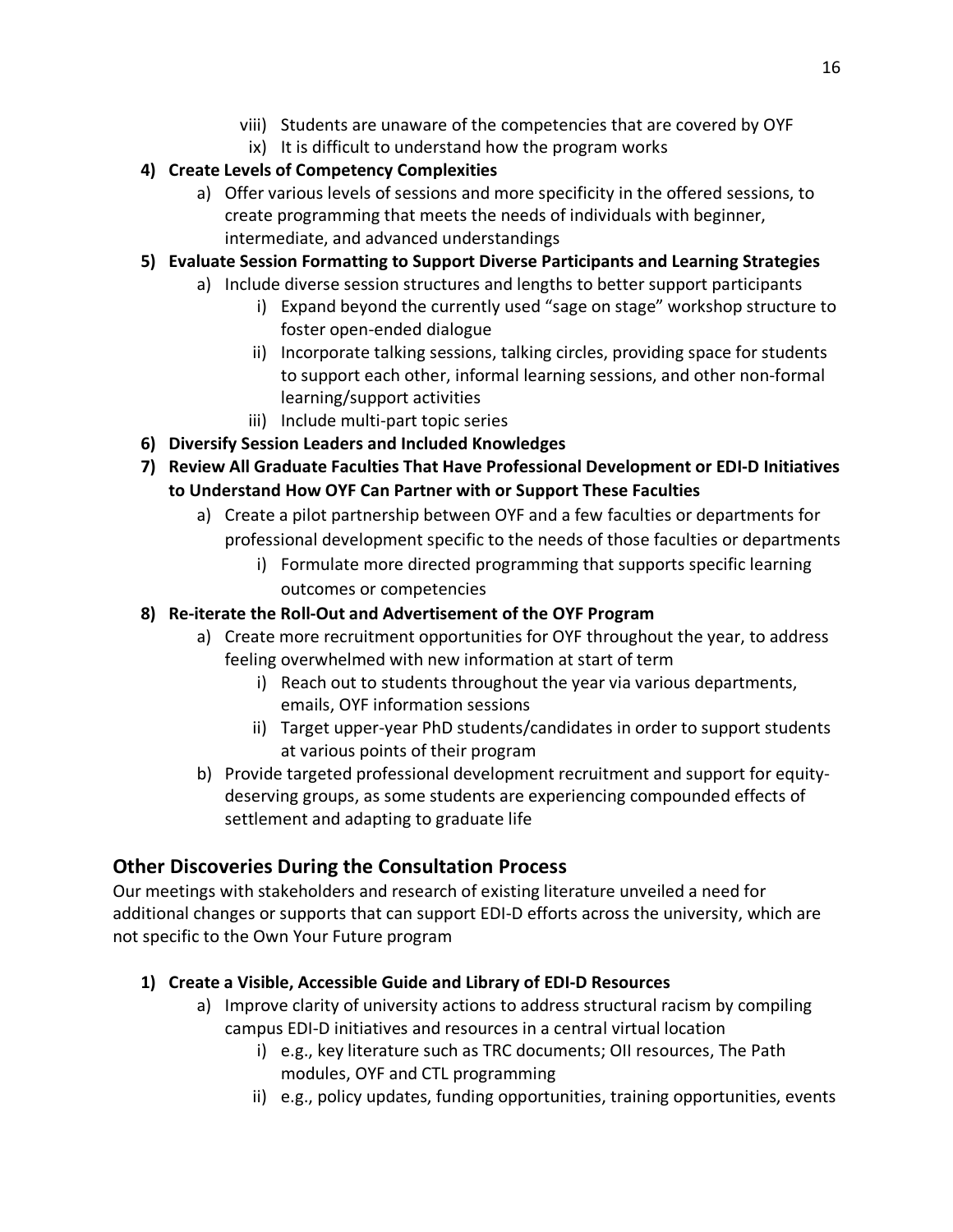- b) Cite and partner with other institutions that offer training, guides and reading lists - this helps counter isolation of EDI-D work, and supports areas Western University may lack resources in
	- i) e.g., Canadian Sociological Association; UVic; McGill reading lists
	- ii) e.g., Queens University Human Rights 101
	- iii) e.g., UAlberta Indigenous Canada
	- iv) e.g., UBC Reconciliation Through Indigenous Education
- **2) Formalize EDI-D and Treat It as Essential, Career-Advancing Work** 
	- a) Provide general professional development opportunities that legitimize and recognize EDI-D work as qualifying skills for employment. This is pertinent as universities begin to incorporate EDI-D efforts in graduate program applications and paths to tenure (Flaherty, 2021)
		- i) Offer rigorous and formal cultural competency or EDI-D training at multiple levels of familiarity
		- ii) Consider this as mandatory training

 This training is necessary for all members of the university (including students, faculty, and staff) so that students can obtain training and feel safe in the entirety of the university

- iii) Provide financial support to cover certification costs or access programming at other institutions when unavailable through university resources, addressing financial barriers to professionalization and upward mobility
- iv) Expand awards, events, expanding criteria for current awards to include decolonization efforts, community-based work, or non-traditional forms of data collection and knowledge transmission (Smith et al., 2021)

## **3) Support Invisible Labour**

- a) Acknowledge that racialized faculty and staff disproportionately participate in EDI-D efforts and support and guide students; this work is often unrecognized and can impact time needed for other components of their career trajectories
- b) Bolster EDI-D work that is often conducted by small teams, subject to precarious, short-term funding, and focuses on optional, surface-level programming or events
	- i) Establish more funding to hire equity-seeking faculty and staff in order to establish teams that can support existing EDI-D work

#### **4) Explore the Role of the University and Its Members**

- a) Evaluate our responsibilities in and outside of academia, such as our relationship to lands and our responsibilities to local and global Indigenous peoples, application of local knowledges and treaties
- b) Establish a framework that fosters reciprocity and accountability beyond the institution
- c) Confront our historical and contemporary university practices that contribute to racism and violence towards Indigenous peoples and racialized groups